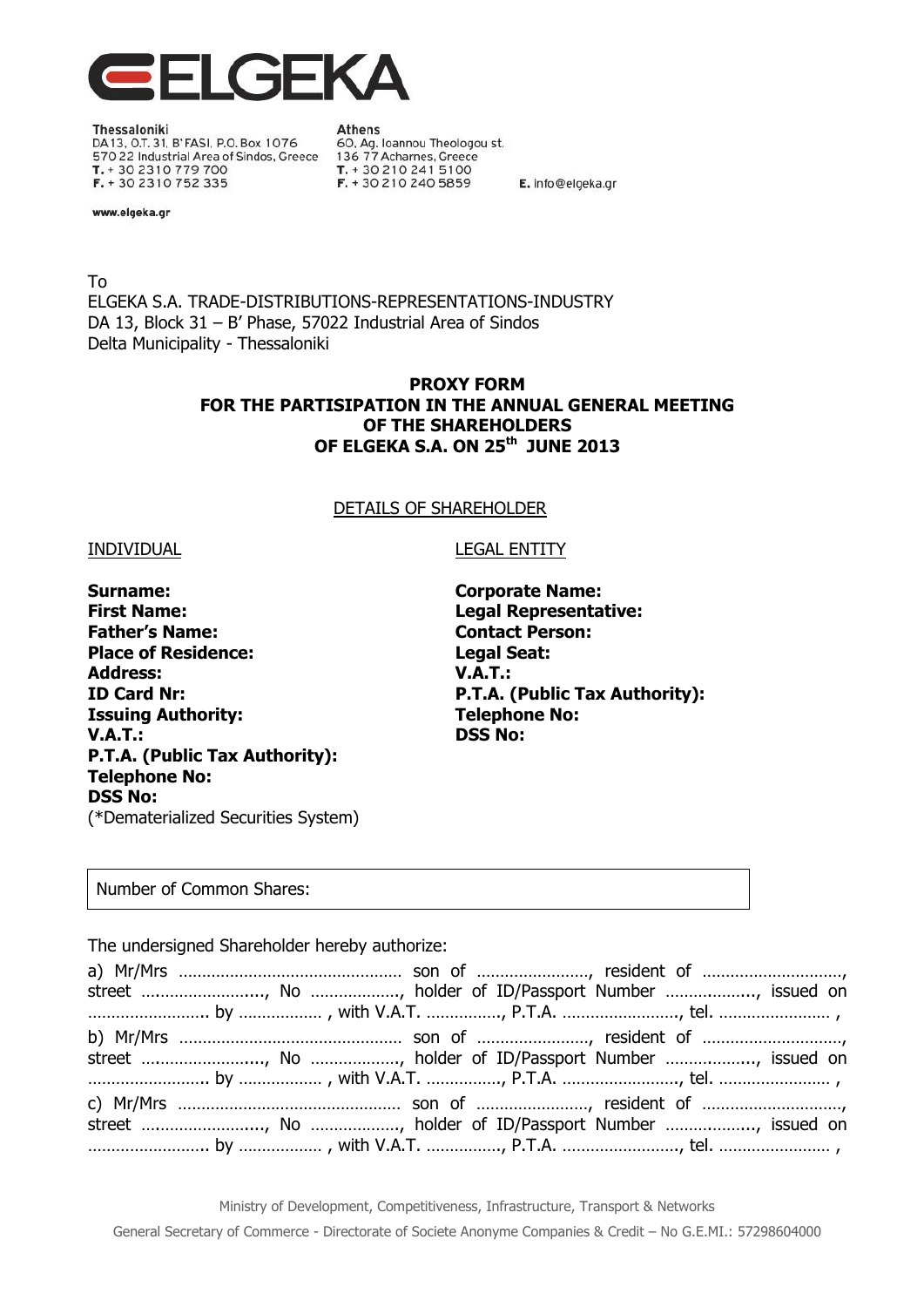

Thessaloniki DA13, O.T. 31, B'FASI, P.O. Box 1076 570 22 Industrial Area of Sindos, Greece T. + 30 2310 779 700 F. + 30 2310 752 335

**Athens** 60, Ag. Ioannou Theologou st. 136 77 Acharnes, Greece T. + 30 210 241 5100 F. + 30 210 240 5859

E. info@elgeka.gr

#### www.elgeka.gr

to represent me, acting jointly or severally, for voting rights derived from the above declared common shares or for those which I will own or will have voting rights at the record date, in the Annual General Meeting of the Shareholders of "ELGEKA S.A. Trade-Distributions-Representations-Industry", to be held on **Tuesday**, **25th June 2013**, at **12.00** a.m. at the Company's Head Office at Delta Municipality, Industrial Area of Sindos, Thessaloniki, DA 13, Block 31, B' Phase and to exercise on my behalf, with regard to the below mentioned items of the agenda, at their absolute discretion or in accordance with the following instructions (to be filled in if, with regard to any or all items of the agenda, specific voting instructions were granted to the proxy/s):

| <b>AGENDA</b>                                                                                                                                                                                                                                                                                                                                                                                                                         | <b>FOR</b> | <b>AGAINST</b> | <b>ABSTEN</b><br><b>TION</b> | AT ITS<br><b>ABSOLUTE</b><br><b>DISCRETION</b> |
|---------------------------------------------------------------------------------------------------------------------------------------------------------------------------------------------------------------------------------------------------------------------------------------------------------------------------------------------------------------------------------------------------------------------------------------|------------|----------------|------------------------------|------------------------------------------------|
| 1. Submission and approval of the Annual Financial<br>Report of the fiscal year 2012 (01.01.2012-<br>31.12.2012), in which they are included Annual<br>Financial Statements of the Company and of the<br>Group, the relevant reports of the Board of Directors<br>and the Audit Reports of the Chartered Certified<br>Auditors as well as the Corporate Governance<br>Statement according to article 43a par. 3 of C.L.<br>2190/1920. |            |                |                              |                                                |
| 2. Discharge of the members of the Board of<br>Directors and of the Auditor from any liability for<br>compensation for the fiscal year 2012.                                                                                                                                                                                                                                                                                          |            |                |                              |                                                |
| 3. Election of the Ordinary and Deputy Chartered<br>Certified Auditor for the audit of the Annual and<br>Semi-annual Financial Statements for the current<br>fiscal year 2013 and the issue of the relevant annual<br>tax certificate as provided by par. 5 of article 82 of<br>and determination<br>2238/1994<br><b>of</b><br>their<br>Law<br>remuneration.                                                                          |            |                |                              |                                                |
| 4. Approval of the compensation and remuneration<br>paid to the non-executive members of the Board of<br>Directors during the fiscal year 2012 and pre-<br>approval of the compensation and remuneration for<br>the fiscal year 2013.                                                                                                                                                                                                 |            |                |                              |                                                |
| 5. Redefinition of the upper limit of remuneration of<br>Board of Directors' executive members who work in<br>the Company with a special relationship or work<br>order, in view of the election of a new Board of<br>Directors, approval of the relative remuneration paid<br>during fiscal year 2012 and pre-approval of them for<br>2013.                                                                                           |            |                |                              |                                                |

Ministry of Development, Competitiveness, Infrastructure, Transport & Networks

General Secretary of Commerce - Directorate of Societe Anonyme Companies & Credit – No G.E.MI.: 57298604000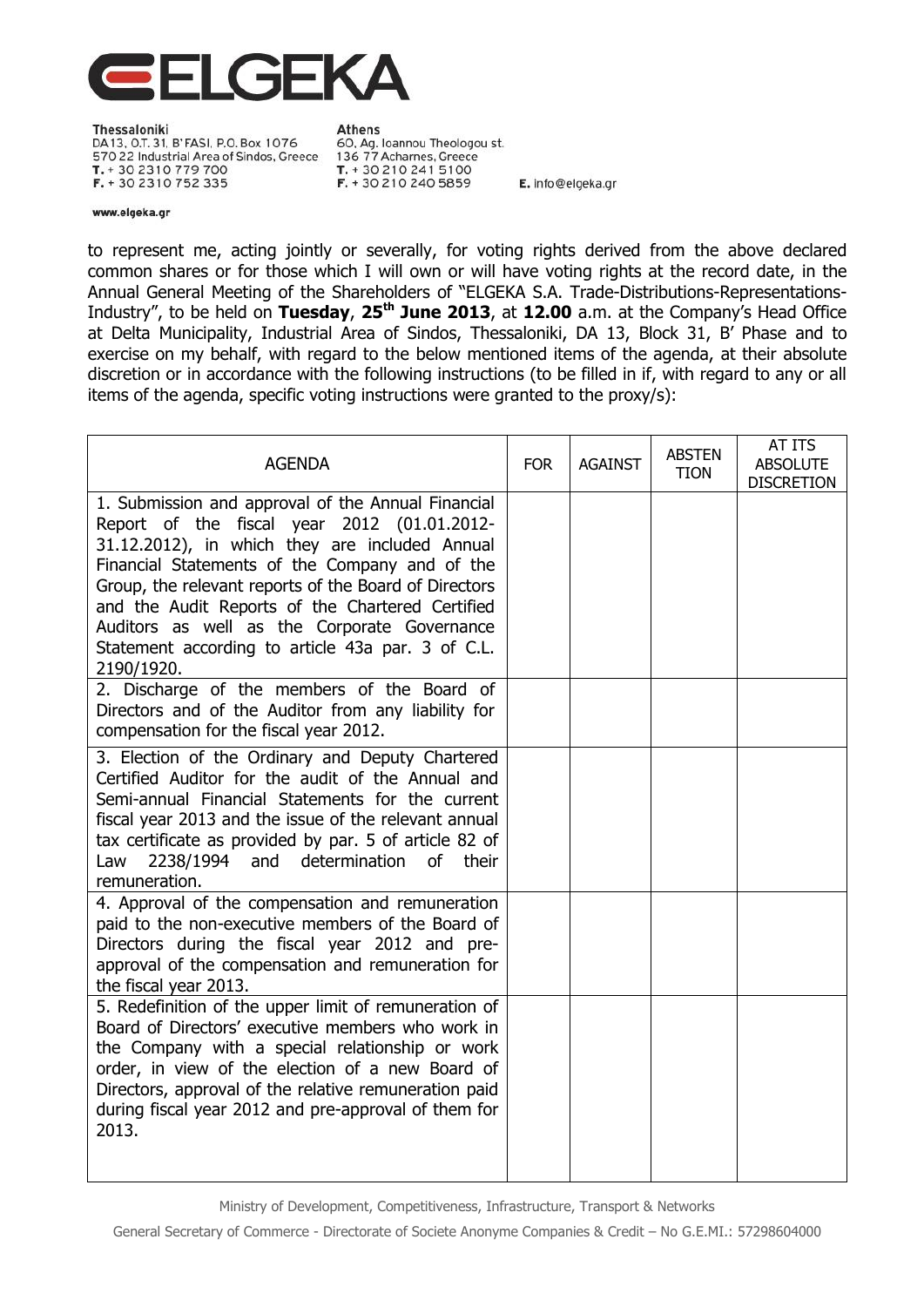

Thessaloniki DA 13, O.T. 31, B' FASI, P.O. Box 1076 570 22 Industrial Area of Sindos, Greece T. + 30 2310 779 700 F. + 30 2310 752 335

**Athens** 60, Ag. Ioannou Theologou st. 136 77 Acharnes, Greece T. + 30 210 241 5100 F. + 30 210 240 5859

E. info@elgeka.gr

#### www.elgeka.gr

| Election of new Board of Directors and<br>6.<br>determination of the status of each member of the<br>Board according to Law 3016/2002 on corporate<br>governance.                                                                                                                                                                                                               |  |  |
|---------------------------------------------------------------------------------------------------------------------------------------------------------------------------------------------------------------------------------------------------------------------------------------------------------------------------------------------------------------------------------|--|--|
| 7. Appointment of members of the Audit Committee<br>pursuant to article 37 of Law 3693/2008.                                                                                                                                                                                                                                                                                    |  |  |
| 8. Approval of the loan from subsidiary company<br>"ELGEKA (CYPRUS) LTD" to ELGEKA S.A., of total<br>amount eight hundred thousand euro (800.000 $\epsilon$ ),<br>based from 26/10/2012 Decision of the Company's<br>Board of Directors.                                                                                                                                        |  |  |
| 9. Cancellation of 202.500 treasury shares held by<br>the Company with a corresponding reduction of the<br>share capital.                                                                                                                                                                                                                                                       |  |  |
| 10. Amendment of article 5 of the Company's<br>Articles of Association, due to the above reduction of<br>the share capital.                                                                                                                                                                                                                                                     |  |  |
| 11. Granting permission, in accordance to paragraph<br>1, article 23 of C.L. 2190/1920, to the Board of<br>Directors' members, to General Administration's<br>members and to the Executives of the Company to<br>participate in the Board of Directors or in the<br>Management of other companies of the Group, or<br>other companies having the same or similar<br>purposes.   |  |  |
| of the<br>conclusion<br>Approval<br>of<br>jointly<br>12.<br>collateralized bond loan totaling up to forty-six<br>million five hundred thousand euro (46.500.000 $\epsilon$ ),<br>definition of collateral that will be provided and<br>authorization to the Board of Directors to determine<br>the other terms of its issue and release and<br>signature of conventional texts. |  |  |
| 13. Approval of authorization agreement with<br>executive member of the Board of Directors<br>pursuant to article 23a of C. L. 2190/1920.<br>14. Various Announcements.                                                                                                                                                                                                         |  |  |
|                                                                                                                                                                                                                                                                                                                                                                                 |  |  |

I hereby approve whatever my proxy shall do or cause to be done by virtue of this authorization as legal and valid and as I would do if personally present.

The present authorization becomes null and void in case I attend in person the General Meeting or in case I notify to the Company a written revocation of the present authorization.